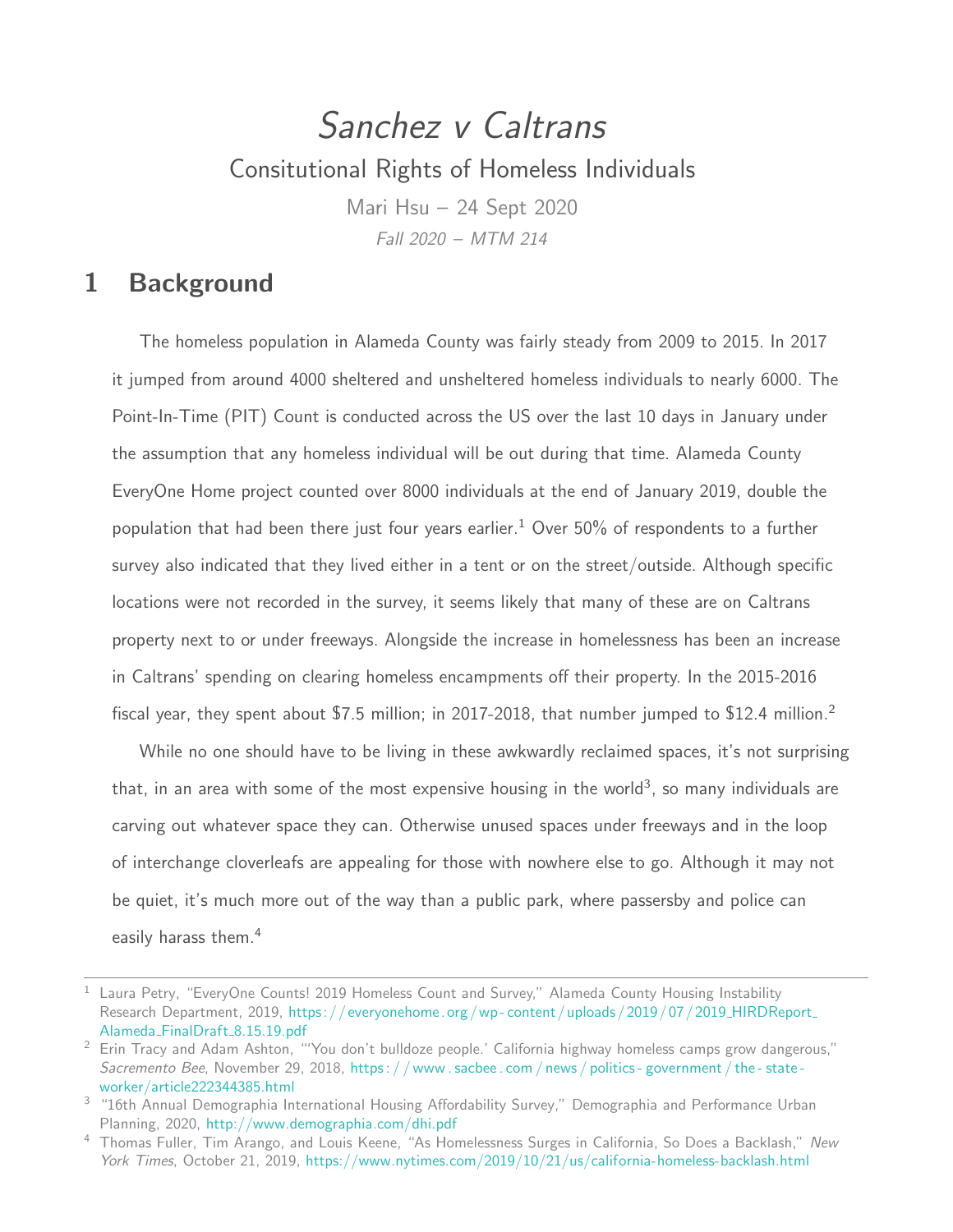These issues are not unique to Alameda County, nor to California<sup>5</sup> – in addition to Sanchez v Caltrans, I will also look at cases in Los Angeles, CA; Puyallup, WA; and Houston, TX.

### 2 Sanchez v Caltrans - 2016

Caltrans has policies in place governing how they will notify residents of a sweep; those notices are supposed to have a date and time, phone number to call to reclaim any collected belongings, and information about how long Caltrans will hold onto those items before discarding them. Sanchez v Caltrans was brought in 2016 because that information was misleading in the rare instances that it was even provided, in clear violation of Caltrans policy and state law.<sup>6</sup> The plaintiffs also argue that the way Caltrans was conducting their sweeps was violating residents' Fourth and Fourteenth Amendment rights under the US Constitution, and several sections of the California Constitution as well as the State Highway Code.

There are five incidents cited in the case with named plaintiffs discussing action that Caltrans took that deprived them of property, the steps they took to recover their property, and Caltrans' response to those requests. Each of these separate actions by Caltrans resulted in the plantiffs losing most of, if not all, of their personal belongings - including heirlooms, assistive devices, and medication - sometimes more than once over the course of one year. After the incidents described in the case, each plantiff made an attempt to contact Caltrans to retrieve anything that may have not been destroyed along with an administrative claim for loss of property. All of these complaints were either denied or denied as matter of law by Caltrans; because the plaintiffs have exhausted all available administrative remedies, they can bring this suit.

Several of the sweeps that resulted in loss of property claims had been noticed by Caltrans, but this notice was sometimes non-specific. At other times, Caltrans workers showed up before the posted time and began work before everyone had to properly removed their property. Because

<span id="page-1-1"></span><sup>&</sup>lt;sup>5</sup> "State of Homelessness: 2020 Edition," National Alliance to End Homelessness, 2020, [https://endhomelessness.](https://endhomelessness.org/homelessness-in-america/homelessness-statistics/state-of-homelessness-2020/) [org/homelessness-in-america/homelessness-statistics/state-of-homelessness-2020/](https://endhomelessness.org/homelessness-in-america/homelessness-statistics/state-of-homelessness-2020/)

<span id="page-1-0"></span><sup>6</sup> Kimberlee Sanchez, James Leone, Scott Russel, Christopher Craner, and Patricia Moore, Homeless Action Center, Western Regional Advocacy Project, Susan Halpern, and Natalie Leimkuhler v. California Department of Transportation, No. RG16842117. (Alameda County Superior Court, 2016), https://www.aclunc.org/our[work/legal-docket/sanchez-v-california-department-transportation](https://www.aclunc.org/our-work/legal-docket/sanchez-v-california-department-transportation)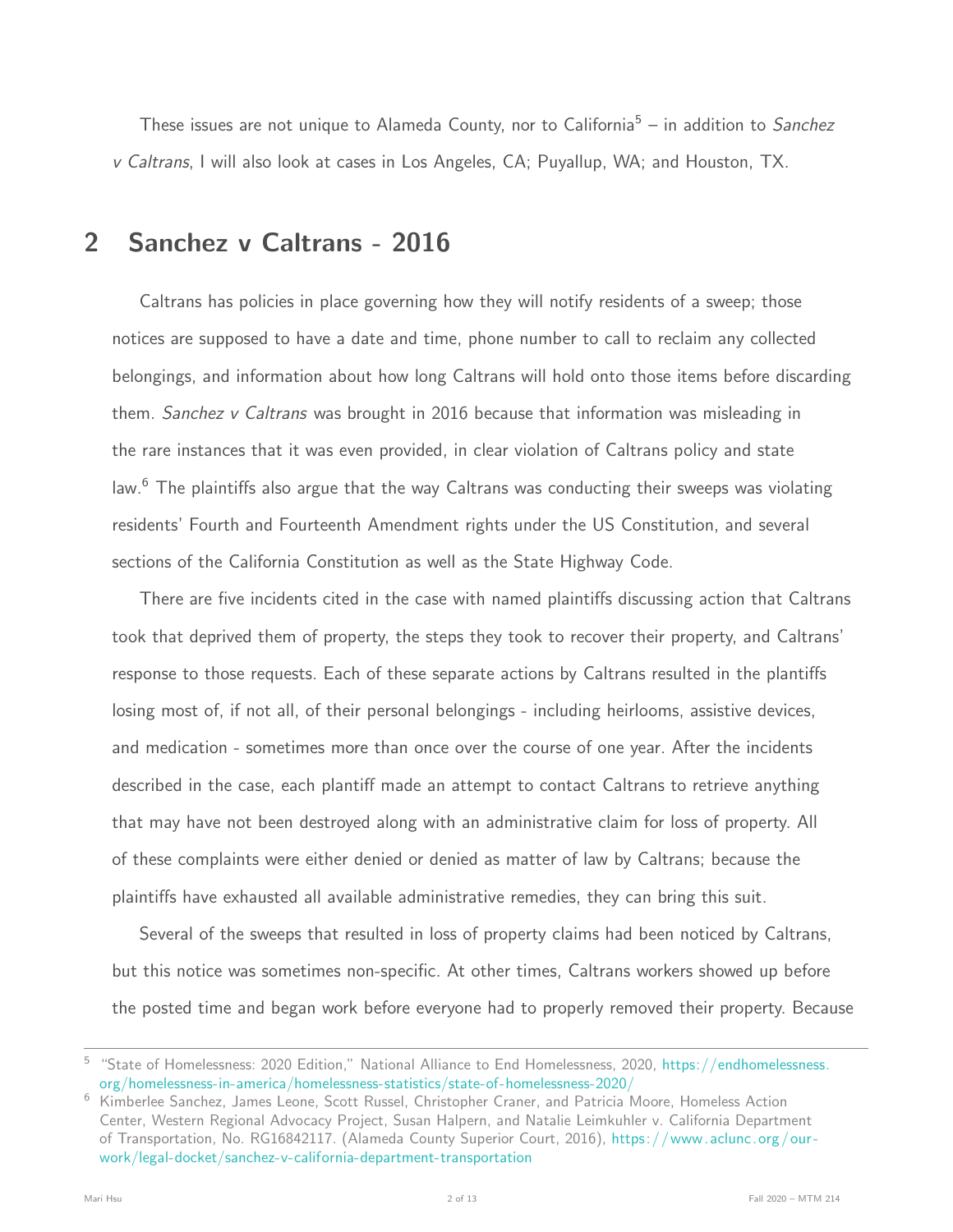other "individuals similarly situated" were also affected by these sweeps, many of whom were known to have filed administrative claims against Caltrans, the plaintiffs decided to bring this as a class-action suit. Inadequate notice and not abiding by posted times is a violation of internal Caltrans policy,<sup>7</sup> which had been established after similar cases were brought against Caltrans in 1992 (*Lee v Caltrans* $^8$ ) and 2006 in Fresno (*Kincaid v Fresno* $^9$ ). Both of those cases resulted in change to Caltrans policy about sweeps along with injunctions against sweeps until that policy was updated, but the terms of settlement from them have expired. The case explored here seeks to make those injunctions permanent.

#### 2.1 The Legal Context - Federal

Both Fourth and Fourteenth Amendment rights under the US Constitution are also specified in the California State Constitution, in sections 13 and 7 of Article I respectively<sup>10</sup> and so the same arguments apply in regard to Caltrans' actions under both constitutions. Because the two Constitutions are in agreement with each other in regards to the rights of individuals, arguments based on state and federal law compliment each other in this case and there is not an issue of pre-emption or federalism.

The actions listed as violating all of these laws are Caltrans' "practices and conduct of taking and destroying the personal property of homeless individuals, without providing either adequate notice or the opportunity to retrieve personal possessions before they are destroyed".<sup>11</sup> This case seeks to ensure that Caltrans policy governing how they conduct these sweeps complies with the law, and is also in fact being followed in every situation.

The Fourth Amendment of the US Constitution and Article I Section 13 of the California Constitution both guarantee the right of individuals "to be secure in their persons, houses, papers, and effects, against unreasonable searches and seizures" $12$ . This very clearly covers

 $7$  Tracy and Ashton, ["'You don't bulldoze people.' California highway homeless camps grow dangerous"](#page-0-0)

<sup>&</sup>lt;sup>8</sup> Lee v California Department of Transportation et al., No. C-92-3131 SBA (N.D. Cal. 1992)

<sup>&</sup>lt;sup>9</sup> Kincaid v City of Fresno, No. 06-CV-1445 (E.D. Cal. 2006)

<sup>&</sup>lt;sup>10</sup> Cal. Const., art. I, https://leginfo.legislature.ca.gov/faces/codes\_[displayText.xhtml?lawCode=CONS&division=](https://leginfo.legislature.ca.gov/faces/codes_displayText.xhtml?lawCode=CONS&division=&title=&part=&chapter=&article=I) [&title=&part=&chapter=&article=I](https://leginfo.legislature.ca.gov/faces/codes_displayText.xhtml?lawCode=CONS&division=&title=&part=&chapter=&article=I)

<sup>&</sup>lt;sup>11</sup> [Sanchez v Caltrans](#page-1-0), No. RG16842117.

<sup>12</sup> U.S. Const. amend. IV, <https://constitution.congress.gov/constitution/amendment-4/>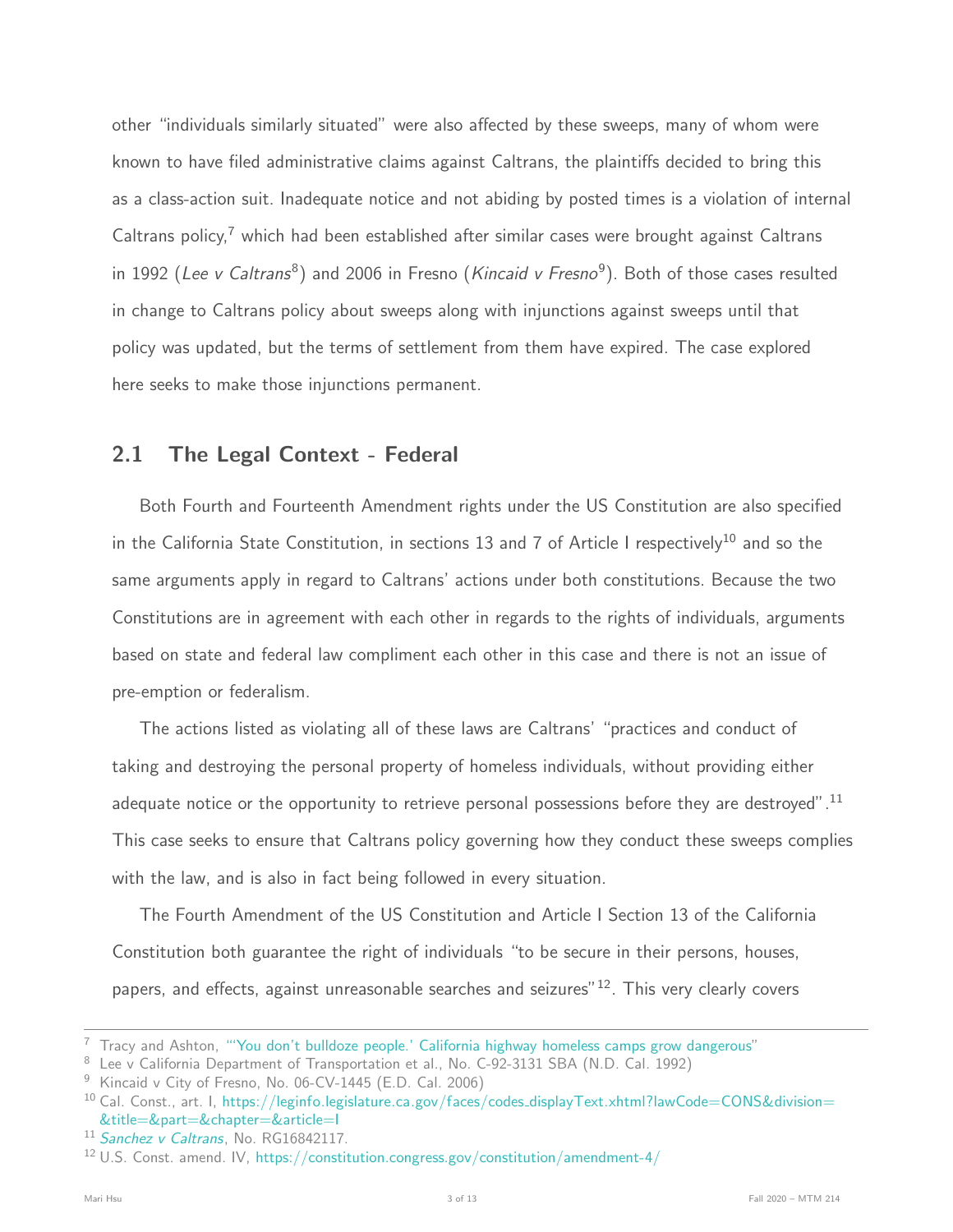both the tents / structures that Caltrans is destroying in their sweeps, as well as individual's belongings. The only exception to the protection from search and seizure is if there is a warrant issued, which is not mentioned anywhere in the *Sanchez v Caltrans* case to have been executed. The actions of Caltrans that resulted in belongings being tossed into trash compactors while people were attempting to retain them is in clear violation of both of these constitutional rights. Even if proper notice had been given, if an individual is attempting to retain their personal belongings during a sweep any seizure of those belongings by Caltrans could easily be deemed "unreasonable."

The Fourteenth Amendment of the US Constitution and Article I Section 7 of the California Constitution both grant due process and equal protection under the law for all individuals. The section of the Fourteenth Amendment being used here is the first : "... nor shall any State deprive any person of life, liberty, or property, without due process of law; nor deny to any person within its jurisdiction the equal protection of the laws."<sup>13</sup> It's obvious that Caltrans was in violation of both of these by showing up unannounced and pulling belongings out of people's hands to toss them into a trash compactor; the denial of administrative claims would also seem to be a violation of these rights.

#### 2.2 The Legal Context - State

In addition to the California and US Constitution violations above, Section 52.1 of the California Civil Code is very explicit about the consequences of blocking an individual's "exercise or enjoyment" of their rights under either the California or US Constitution.

If a person or persons, whether or not acting under color of law, interferes by threat, intimidation, or coercion, or attempts to interfere by threat, intimidation, or coercion, with the exercise or enjoyment by any individual or individuals of rights secured by the Constitution or laws of the United States, or of the rights secured by the Constitution or laws of this state, the Attorney General, or any district attorney or city attorney

<sup>13</sup> U.S. Const. amend. XIV, <https://constitution.congress.gov/constitution/amendment-14/>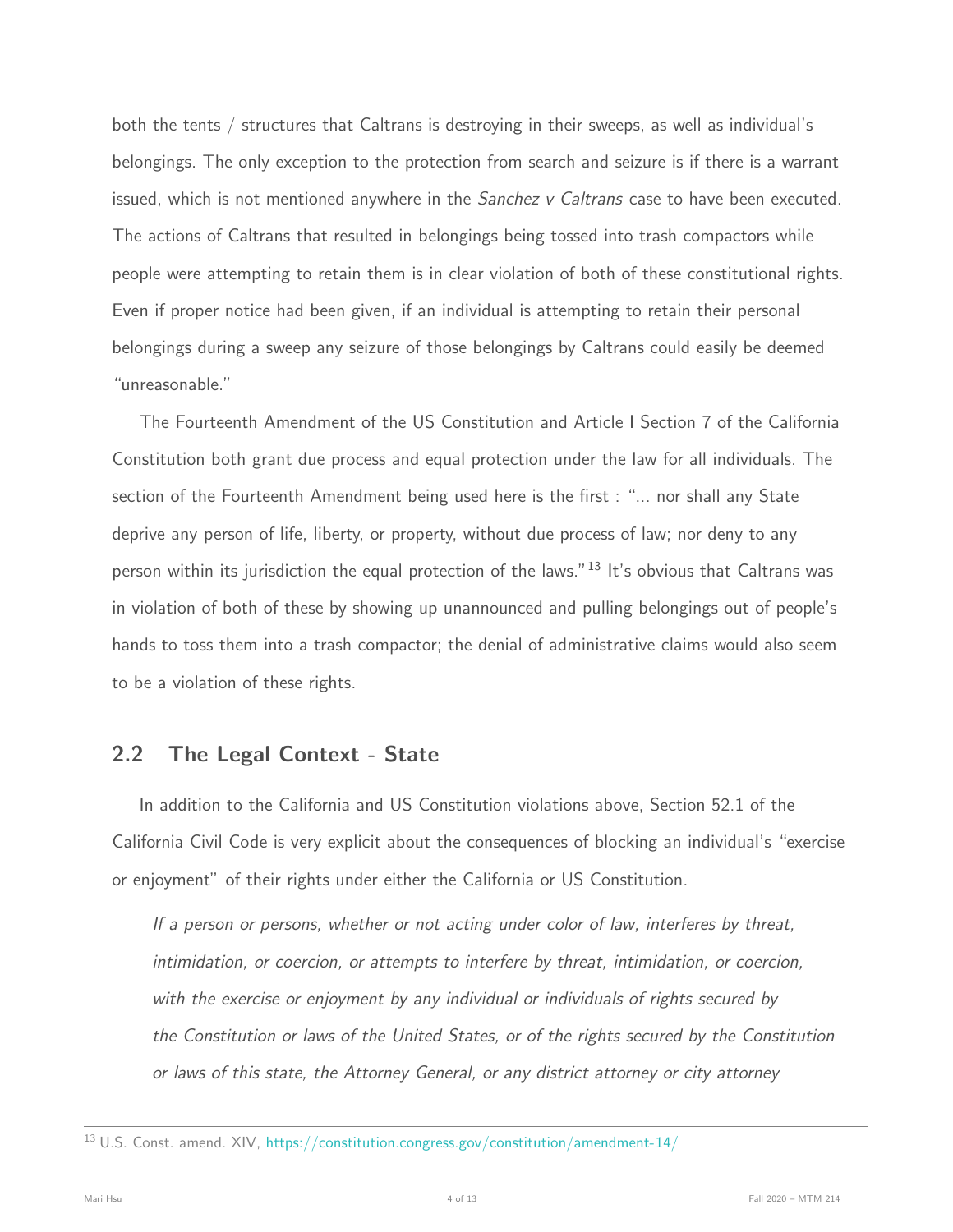#### may bring a civil action for injunctive and other appropriate equitable relief...<sup>14</sup>

Caltrans is clearly interfering with the rights of homeless individuals, making this the legal basis under which this suit is being brought, and forming the foundation on which all other legal arguments are built.

In 1992, the Lee v Caltrans case also used CA Civil Code Section 52.1 as the basis of their argument concerning arrests of homeless individuals made on Caltrans property. In those situations, personal belongings were being removed and destroyed by the Oakland Police Department, and the settlement (in 1993) involved very specific stipulations about what additional rights an individual under arrest had. This included a provision of "reasonable time and reasonable opportunity" to gather up to two garbage bags worth of "portable personal property" provided those belongings were not illegal, presumed to be stolen goods, or dangerous.<sup>15</sup> That ruling in favor of the plaintiffs established precedent for *Sanchez v Caltrans*, where the same argument is being made under the same law (but against Caltrans instead of OPD and not under conditions of arrest). Caltrans is taking posession of items that do not belong to them, and providing owners with no way of retrieving the items and no compensation. Neither Caltrans nor OPD are allowed to do this, under any level of legislation or policy.

Section 52.1 also specifically allows "civil action for injunctive and other appropriate equitable relief." This is a cornerstone of *Sanchez v Caltrans*, as well as the 2006 case Kincaid v Fresno - another class-action suit against Caltrans for the unlawful destruction of homeless individuals' property. That case resulted in a five-year settlement during which Caltrans would follow notice procedures laid out and agreed to in the Settlement Agreement. Those procedures, included in the Sanchez v Caltrans initial filing, appear to simply be copied from the existing Caltrans Maintenance Manual; this case exposed inconsistencies and sought to remind Caltrans to follow their own internal procedures. The current case also seems to be doing the same thing; Caltrans knows what they're supposed to be doing, but they're not bothering to do it. Their policies have to be in line with the California Civil Code and the US Constitution, and not obstruct

<sup>&</sup>lt;sup>14</sup> Tom Bane Civil Rights Act, 52.1 (2018) (Amended by Stats. 2018, Ch. 776, Sec. 4. (AB 3250) Effective January 1, 2019.), https://leginfo.legislature.ca.gov/faces/codes\_[displaySection.xhtml?lawCode=CIV&sectionNum=52.1.](https://leginfo.legislature.ca.gov/faces/codes_displaySection.xhtml?lawCode=CIV§ionNum=52.1.) <sup>15</sup> [Sanchez v Caltrans](#page-1-0), No. RG16842117.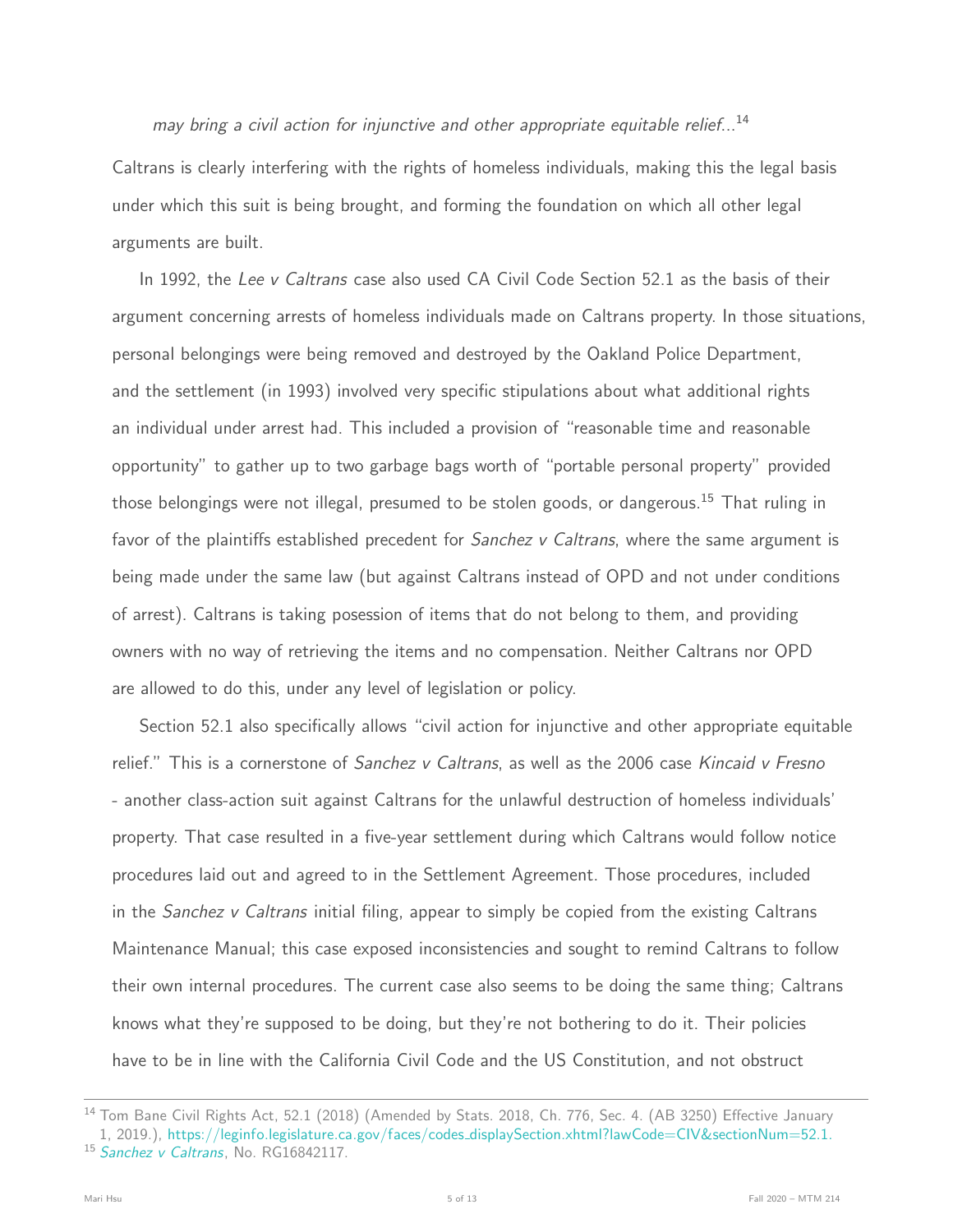others' rights. Both Kincaid v Fresno and Sanchez v Caltrans have resulted in cash payments to individuals both named in the suit and who file verified claims under the terms of the settlement, and specific housing assistance funds to homelessness support organizations.

Section 2080 of the California Civil Code is even more simple – anyone who finds something that does not belong to them is not required by law to do anything about it, but if they do take possession they are required to inform the owner in a reasonable time frame and "make restitution without compensation."<sup>16</sup> After discussing constitutional rights violations, the argument that Caltrans was essentially stealing belongings from individuals seems secondary; however, I do not think that the plaintiffs would consider these concerns secondary.

The final state-level challenge was brought under Chapter 3, Section 720, of the California Streets and Highways Code which covers State Highways. Section 720 of Article 3 governs encroachments on State Highways - it specifically requires that notice will be given before the removal of any encroachments.<sup>17</sup> The plaintiffs argue that Caltrans is in violation of this rule for conducting sweeps with no notice.

#### 2.3 Other Legal Challenges

Sanchez v Caltrans also brought up issues of conversion (wrongful destruction of another's property<sup>18</sup>), trespass to chattels (interference with portable personal belongings.<sup>19</sup>), and Duty of Care ("refrain from causing another person injury or loss"<sup>20</sup>). In addition to these general legal challenges, two home-owning residents of Alameda County are also named plaintiffs in this case - Susan Halpern and Natalie Leimkuhler. Under the 2017 California Supreme Court decision in Weatherford v City of San Rafael<sup>21</sup>, any individual who "paid an assessed tax to the

<sup>&</sup>lt;sup>16</sup> Lost Money and Goods, 2080 (1998) (Amended by Stats. 1998, Ch. 752, Sec. 9. Effective January 1, 1999.), https://leginfo.legislature.ca.gov/faces/codes [displaySection.xhtml?sectionNum=2080.&lawCode=CIV](https://leginfo.legislature.ca.gov/faces/codes_displaySection.xhtml?sectionNum=2080.&lawCode=CIV)

<sup>&</sup>lt;sup>17</sup> Nuisance and Penal Provisions, 720 (1937) (Amended by Stats. 1937, Ch. 931.), [https://leginfo.legislature.ca.](https://leginfo.legislature.ca.gov/faces/codes_displayText.xhtml?lawCode=SHC&division=1.&title=&part=&chapter=3.&article=3.) gov/faces/codes [displayText.xhtml?lawCode=SHC&division=1.&title=&part=&chapter=3.&article=3.](https://leginfo.legislature.ca.gov/faces/codes_displayText.xhtml?lawCode=SHC&division=1.&title=&part=&chapter=3.&article=3.)

<sup>&</sup>lt;sup>18</sup> "Civil Causes of Action - Conversion Law and Legal Definition," USLegal, [https://definitions.uslegal.com/c/civil](https://definitions.uslegal.com/c/civil-causes-of-action-conversion/)[causes-of-action-conversion/](https://definitions.uslegal.com/c/civil-causes-of-action-conversion/)

 $19$  "Trespass to Chattel," USLegal, <https://trespass.uslegal.com/trespass-to-chattel/>

<sup>&</sup>lt;sup>20</sup> "Common Duty of Care Law and Legal Definition," USLegal, [https://definitions.uslegal.com/c/common-duty-of](https://definitions.uslegal.com/c/common-duty-of-care/)[care/](https://definitions.uslegal.com/c/common-duty-of-care/)

<sup>&</sup>lt;sup>21</sup> Weatherford v. City of San Rafael, C.A. 23, Ct.App.  $1/1$  A138949 (2017), https: //law.justia.com/cases/ [california/supreme-court/2017/s219567.html](https://law.justia.com/cases/california/supreme-court/2017/s219567.html)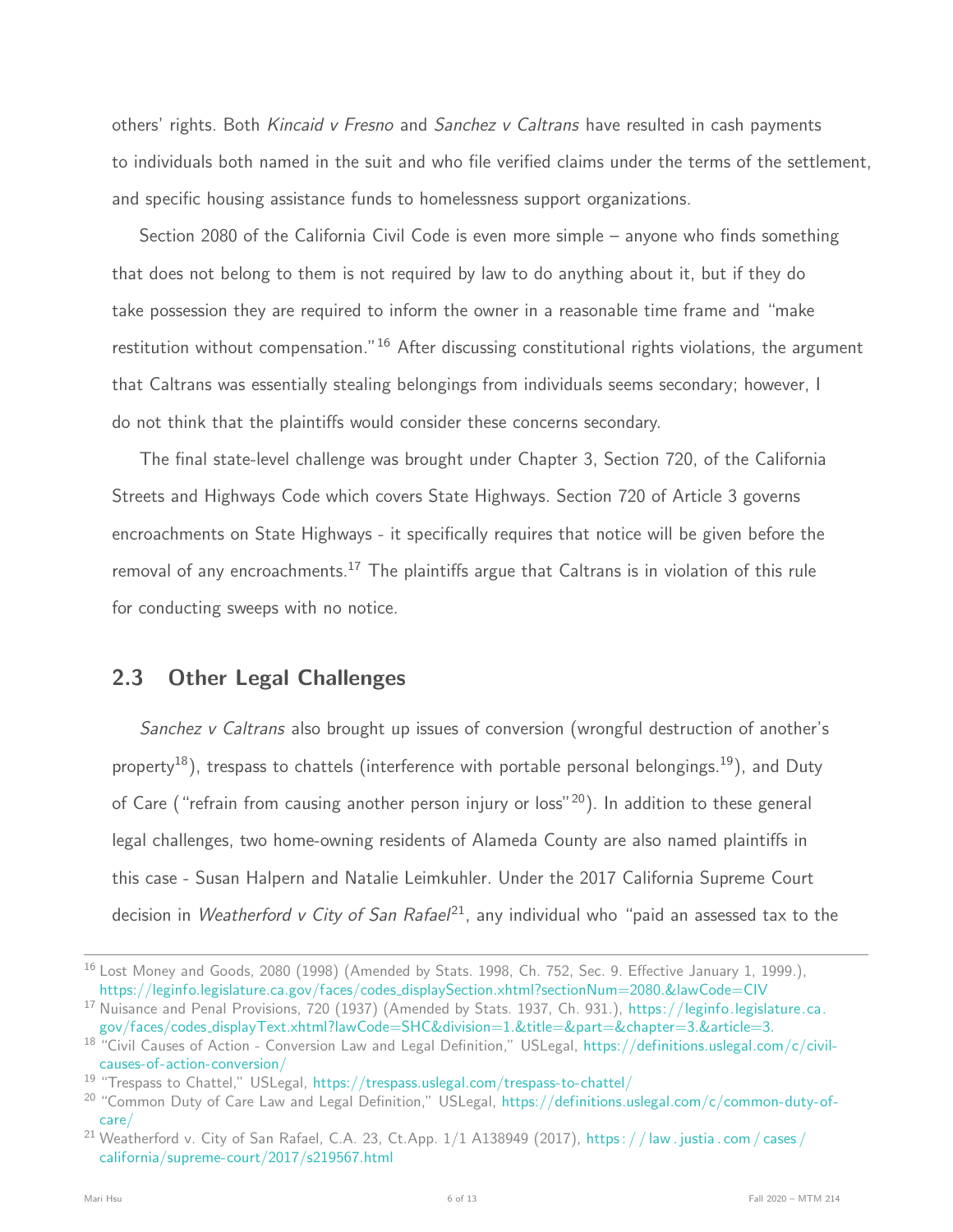defendant locality" can sue them for illegally-spent tax dollars in that area. Because Caltrans is a California government agency,  $22$  it receives taxpayer dollars to fund operations.  $23$  Both of these aspects seem to be unique to this case, and did not come up in any of the other California cases that I found.

#### 2.4 Outcome

On July 14, 2020, a final judgment came down in favor of the plaintiffs. A settlement agreement had been in place since February, and this settlement was the final approval that formally established both the settlement fund and the payment to the Homeless Action Center (HAC) to fund seven years of support work for the homeless communities in Berkeley, Oakland, and Emeryville.<sup>24</sup> The fund is specifically to process claims from individuals who were homeless between the end of 2014 and fall of 2019 who had belongings taken and destroyed by Caltrans. In the first two months, at more than 100 claims were filed and "several hundred more" are expected.<sup>25</sup>

It also established a four-year Pilot Project with Caltrans to log and report on all items collected during sweeps in Berkeley, Emeryville, and Oakland; whether any claims are filed to retrieve those items; and what happens with those claims and items. Even longer time-frames are given for training both internal and contract employees who are involved in the sweeps. And this reporting goes both ways - HAC will also be reporting to Caltrans on how they are using their settlement funds in support of individuals who are living on Caltrans property. Although this is not the permanent injunction that the plaintiffs set out for, a seven-year project of reporting and accountability on both sides is definitely a win.

 $22$  "FAQ - What is Caltrans?," Caltrans, <https://dot.ca.gov/programs/public-affairs/faqs>

<sup>&</sup>lt;sup>23</sup> "Transportation Funding in California," Caltrans, https:  $//$  dot. ca. gov / programs / transportation-planning / [economics-data-management/transportation-economics/transportation-funding-in-ca](https://dot.ca.gov/programs/transportation-planning/economics-data-management/transportation-economics/transportation-funding-in-ca)

<sup>&</sup>lt;sup>24</sup> Sanchez v. Caltrans, No. RG16842117. (Final Judgement, 2016), [https://secureservercdn.net/50.62.88.87/i8q.](https://secureservercdn.net/50.62.88.87/i8q.f4e.myftpupload.com/wp-content/uploads/2020/07/Sanchez-v.-Caltrans-Final-Judgment-.pdf) [f4e.myftpupload.com/wp-content/uploads/2020/07/Sanchez-v.-Caltrans-Final-Judgment-.pdf](https://secureservercdn.net/50.62.88.87/i8q.f4e.myftpupload.com/wp-content/uploads/2020/07/Sanchez-v.-Caltrans-Final-Judgment-.pdf)

<sup>&</sup>lt;sup>25</sup> Elisa Della-Piana, email message to the author, 2020-09-17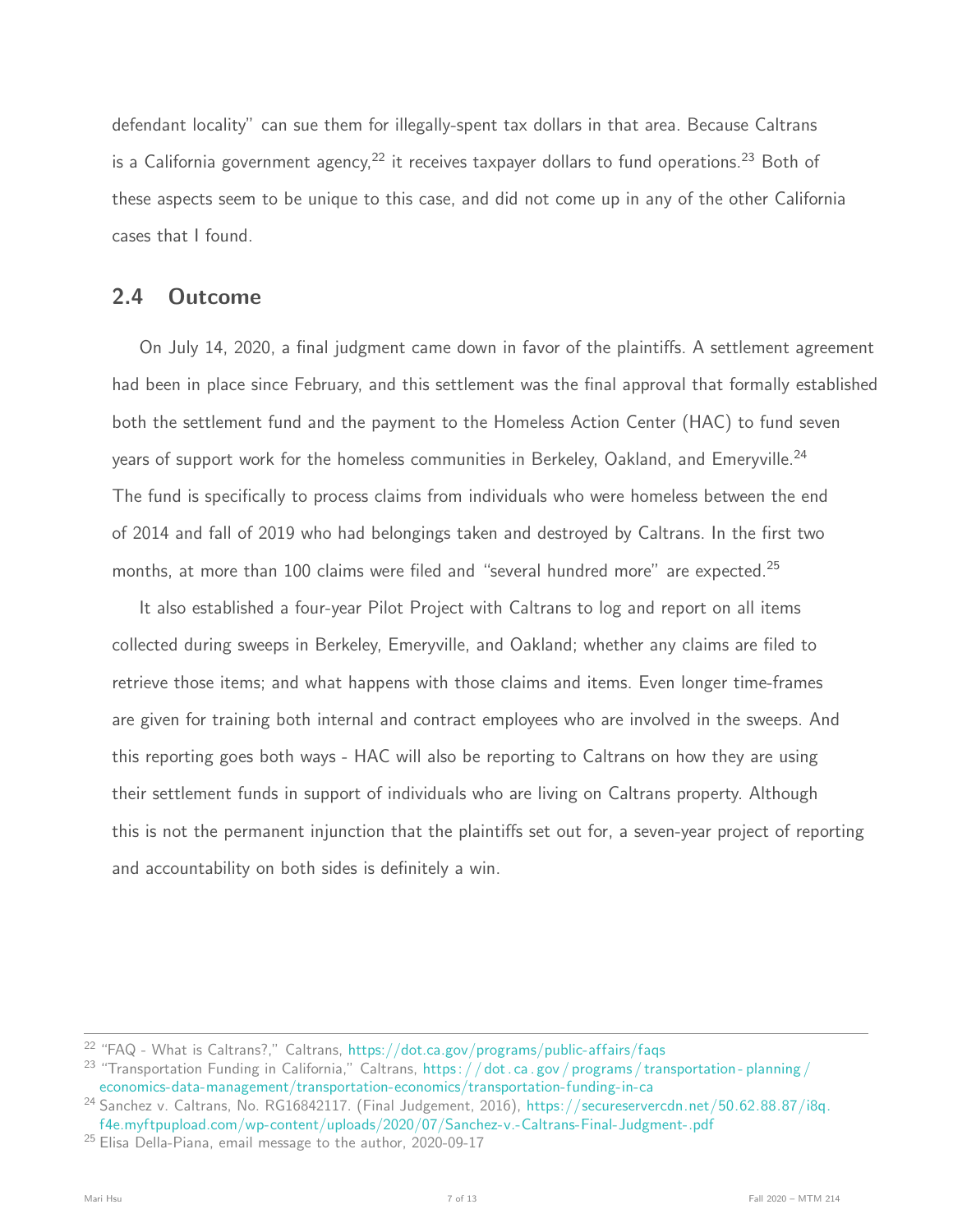# 3 Other Cases

Sanchez v Caltrans is not a unique case - it was not the first, and unfortunately it will not be the last. The oldest case I could find, from 1987, is against the City of Los Angeles, and is referenced in the 2012 Lavan v LA case discussed below. The several cases against LA; Puyallup, WA; and Houston, TX; all relate to protection from unreasonable search and seizure and destruction of homeless individuals' property by city or other public agencies. A common theme in all three cases discussed below is that "Plaintiffs are present, pleading to spare their possessions and watching helplessly as what little they have is swept up and crushed..."<sup>26</sup>

### 3.1 Lavan v LA - 2012

This case<sup>27</sup> builds upon several previous cases against LA, dating back to 1987. Adam Young Bennion v City of Los Angeles<sup>28</sup> involved the destruction of belongings that were deemed by the city to be illegally placed on a sidewalk under the Los Angeles Municipal Code Article 6 (Public Hazards) Section 56.11 (Storage of Personal Property).<sup>29</sup> It resulted in a restraining order that the city be required to provide 12 hours notice with information regarding the specific law that was being violated in that instance, before the situation could be corrected by the city or other agency. Because both this *Lavan v LA* case and others cited also reference this ruling, I understand that there is no expiration on this restraining order. In 2000, Michael Justin v City of Los Angeles<sup>30</sup> began with the destruction of belongings while the owners were present, and ended with an injunction that any belongings removed for violations would be retained for 90 days; it expired after only 48 months. Lastly, Richard Noe v City of Los Angeles<sup>31</sup> in 2006 was a personal loss suit that compensated the individuals in the class for belongings that were

<span id="page-7-0"></span><sup>&</sup>lt;sup>26</sup> Tony Lavan; Caterius Smith; Willie Vassie v. City of Los Angeles, U.S. (9th Cir. 2012), [http://cdn.ca9.uscourts.](http://cdn.ca9.uscourts.gov/datastore/opinions/2012/09/05/11-56253.pdf) [gov/datastore/opinions/2012/09/05/11-56253.pdf](http://cdn.ca9.uscourts.gov/datastore/opinions/2012/09/05/11-56253.pdf)

 $27$  [id.](#page-7-0)

<sup>&</sup>lt;sup>28</sup> Adam Young Bennion v City of Los Angeles, C637718 (LA Sup. Ct. 1987)

<sup>&</sup>lt;sup>29</sup> Storage of Personal Property, 56.11 (2016) (Amended by Ord. No. 184,182, Eff. 4/11/16.), [https://codelibrary.](https://codelibrary.amlegal.com/codes/los_angeles/latest/lamc/0-0-0-138386) amlegal.com/codes/los [angeles/latest/lamc/0-0-0-138386](https://codelibrary.amlegal.com/codes/los_angeles/latest/lamc/0-0-0-138386)

<sup>30</sup> Michael Justin v City of Los Angeles, CV 00-12352 LGB (AIJx) (C.D. Cal. 2000), [https://www.casemine.com/](https://www.casemine.com/judgement/us/59147d84add7b04934440e68) [judgement/us/59147d84add7b04934440e68](https://www.casemine.com/judgement/us/59147d84add7b04934440e68)

<sup>31</sup> Richard Noe v City of Los Angeles, cv 05-08374 (LA Sup. Ct. 2006)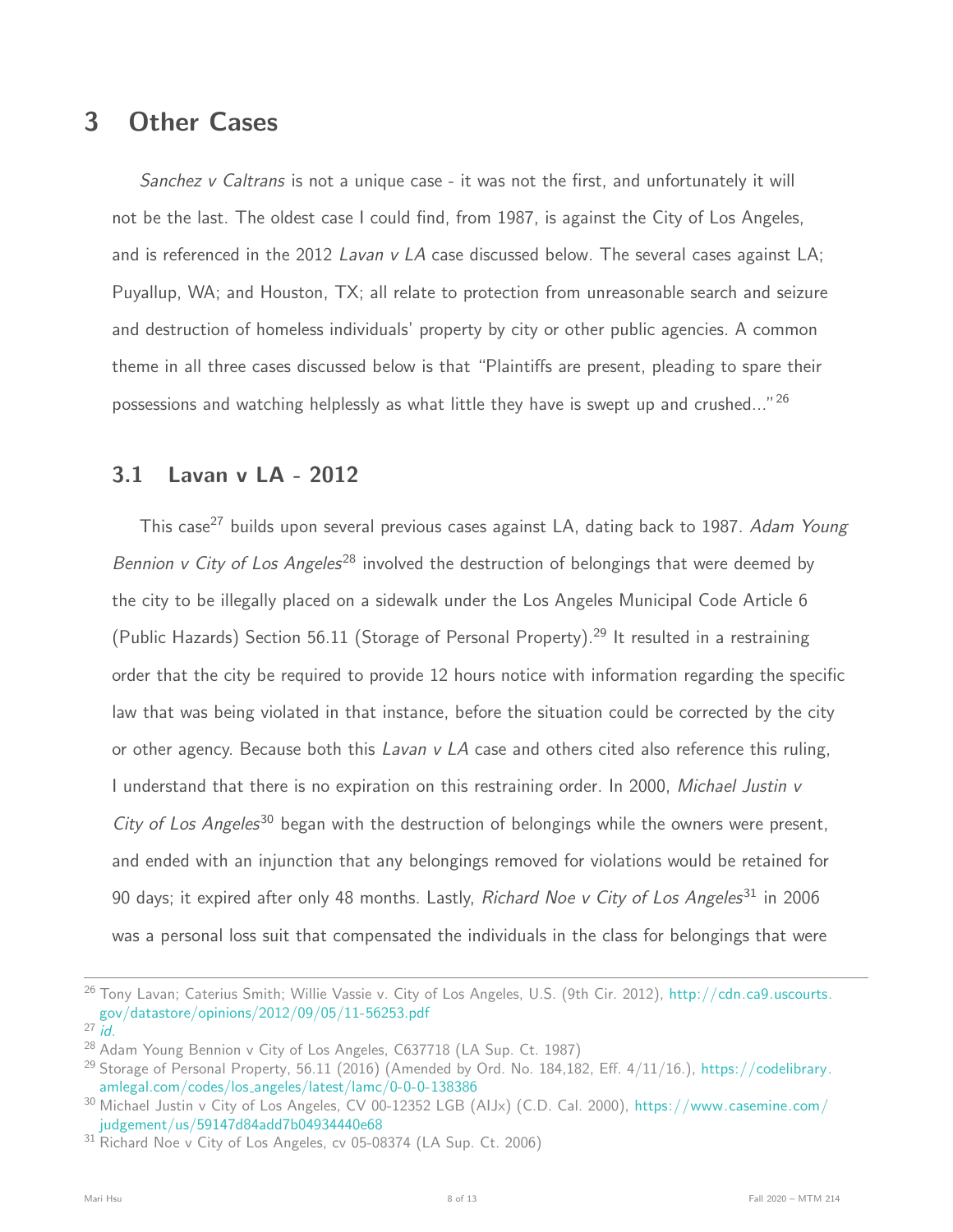destroyed in a particular sweep in 2004.

All of these situations were the backdrop for the class action suit brought as Lavan v LA. The instances of property destruction cited by the plaintiffs in this case are both unattended and attended items. When a homeless individual goes into a facility to get a meal, use the bathroom, or attend a court date, they are often unable to bring their belongings with them and so leave them on the sidewalk. These items clearly have the same status as when someone leaves a dog or baby stroller outside a facility  $-$  it is not abandoned but temporarily unable to accompany the owner who will return for it when their task is done. In many instances cited in the case, belongings were removed and destroyed before the owner returned but sometimes the owner was present and the items were removed and destroyed anyway.

When the court ruled in favor of plaintiffs, LA appealed to the Ninth Circuit Court who denied the appeal because the city had failed to follow due process under the Fourteenth Amendment, and that the immediate destruction of belongings was unreasonable under the Fourth Amendment. It is also a clear violation of the still-standing injunction from Young  $v$  LA. LA attempted to argue that because the items had been left illegally, there was no expectation of privacy which the court very clearly stated was irrelevant to the issue of destruction of property.<sup>32</sup> The Court responded with some strong language about the City's actions :

...the City seeks a broad ruling that it may seize and immediately destroy any personal possessions, including medications, legal documents, family photographs, and bicycles, that are left momentarily unattended in violation of a municipal ordinance. ... Even if we were to assume, as the City maintains, that Appellees violated LAMC  $\S$  56.11 by momentarily leaving their unabandoned property on Skid Row sidewalks, the seizure and destruction of Appellees' property remains subject to the Fourth Amendment's reasonableness requirement. Violation of a City ordinance does not vitiate the Fourth Amendment's protection of one's property. 33

<sup>32</sup> Brandon Campbell, "Lavan v. City of Los Angeles," Willamette Unviersity Law, https://willamette.edu/law/ [resources/journals/wlo/9thcir/2012/09/lavan-v-city-of-los-angeles.html](https://willamette.edu/law/resources/journals/wlo/9thcir/2012/09/lavan-v-city-of-los-angeles.html)

<sup>33</sup> Lavan v. City of Los Angeles, 11-56253, 32 (9th Cir.Opinion 2012), [http://www.ca9.uscourts.gov/datastore/](http://www.ca9.uscourts.gov/datastore/opinions/2012/09/05/11-56253.pdf) [opinions/2012/09/05/11-56253.pdf](http://www.ca9.uscourts.gov/datastore/opinions/2012/09/05/11-56253.pdf)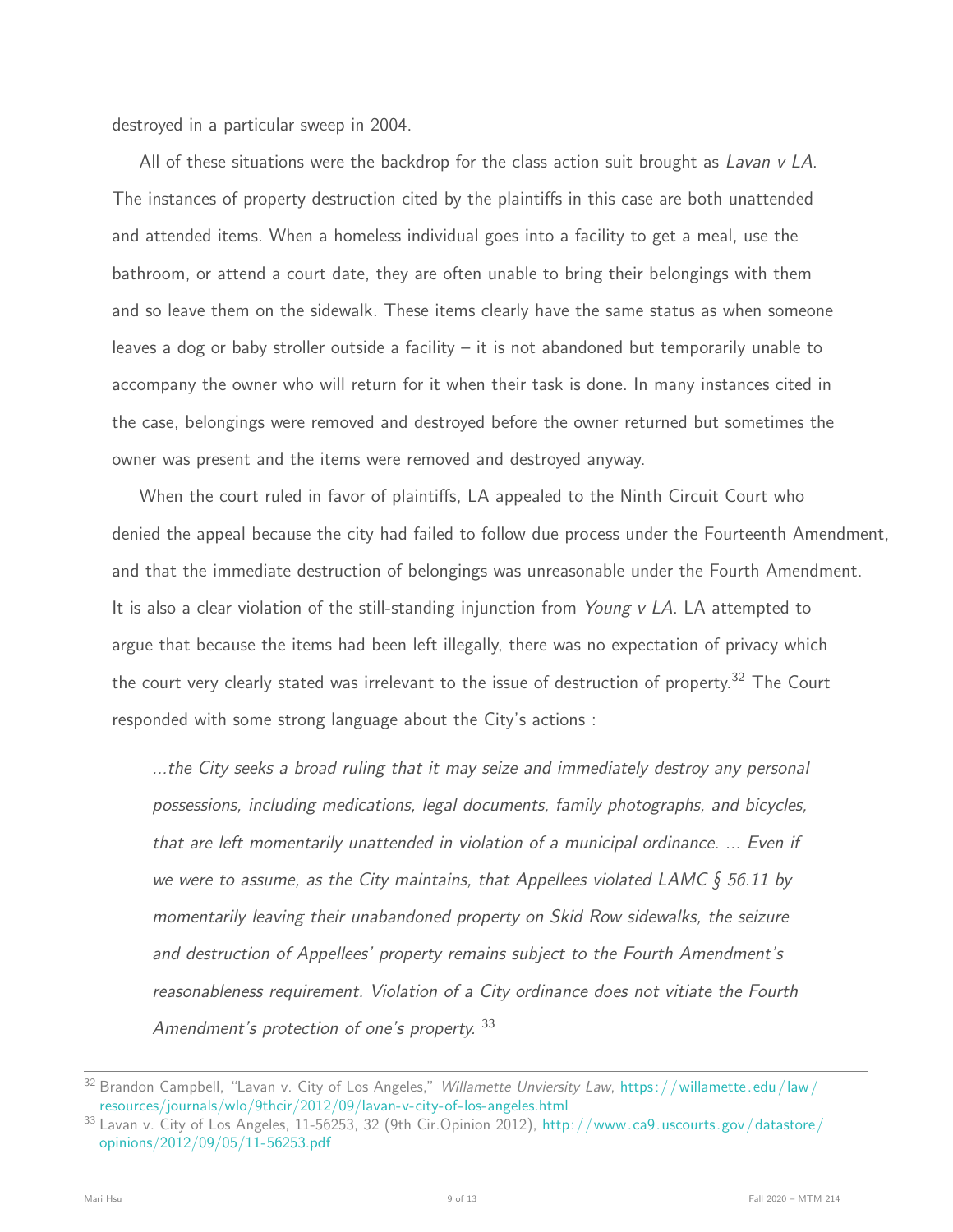### 3.2 Boyle v Puyallup, WA - 2018

The National Homelessness Law Center considered *Boyle v Puyallup*<sup>34</sup> a major win, citing changes made to rules about sweeps across the whole of Pierce County.<sup>35</sup> Again, this was a case based on the Fourteenth Amendment's protection for homeless individuals from unreasonable search and seizure where the plaintiffs' belongings were destroyed with no notice. The city offered a settlement holding themselves to guidelines about notice period before cleanup, and how long belongings will be held after, in lieu of an expensive trial.<sup>36</sup> (The cost of suits has been a sore spot in Puyallup, with numbers indicating that the city is spending 25% more on homeless-related lawsuits than on actual homeless aid.<sup>37</sup>)

The city of Puyallup contends that they did nothing wrong when they "cleaned up volumes of trash, waste and debris at encampments which had been established by trespassing individuals" and specifically called out issues of polluting local waterways.<sup>38</sup> They do not go so far as to invoke police power to protect public health, safety, and welfare<sup>39</sup> in their public statement since this is not a legislative issue. If they were to introduce legislation that could be applied to these spaces they could do so on the basis of those constitutionally-granted police powers. While other arguments could be made against those laws, I could see these being very similar to the arguments relating to police powers made for and against the new laws that have come into effect around COVID-19.<sup>40</sup> The next case also deals with this issue of local ordinances in relation to homeless individuals.

Monetary awards were made only to the named plaintiffs in this instance,  $41$ ; this does not

<sup>34</sup> Boyle v City of Puyallup, 3:18-cv-05750 W.D. Washington (Puyallup, WA 2018), [https://www.courtlistener.com/](https://www.courtlistener.com/docket/7881424/boyle-v-city-of-puyallup/) [docket/7881424/boyle-v-city-of-puyallup/](https://www.courtlistener.com/docket/7881424/boyle-v-city-of-puyallup/)

<sup>&</sup>lt;sup>35</sup> "Favorable Settlement of Challenge to "Sweeps" in Pierce County, WA," National Homelessness Law Center, February 2020, <https://nlchp.org/ijt-february-2020/>

<span id="page-9-0"></span> $36$  Will James, "Puyallup settles with four homeless people who brought 'sweep' lawsuit," knkx, January 17, 2019, <https://www.knkx.org/post/puyallup-settles-four-homeless-people-who-brought-sweep-lawsuit>

<sup>&</sup>lt;sup>37</sup> Josephine Peterson, "Puyallup has paid more to attorneys defending its homeless laws than to service providers," The News Tribune, September 24, 2019, [https://www.thenewstribune.com/news/local/community/puyallup](https://www.thenewstribune.com/news/local/community/puyallup-herald/ph-news/article234892647.html)[herald/ph-news/article234892647.html](https://www.thenewstribune.com/news/local/community/puyallup-herald/ph-news/article234892647.html)

<sup>&</sup>lt;sup>38</sup> "Puyallup Sued Over Homeless Encampment Clean-Ups," City of Puyallup Statement, September 21, 2018, [http:](http://www.cityofpuyallup.org/CivicAlerts.aspx?AID=508) [//www.cityofpuyallup.org/CivicAlerts.aspx?AID=508](http://www.cityofpuyallup.org/CivicAlerts.aspx?AID=508)

<sup>&</sup>lt;sup>39 "</sup>Police Powers," Nolo, <https://www.nolo.com/dictionary/police-powers-term.html>

<sup>&</sup>lt;sup>40</sup> Damon Root, "Police Powers During a Pandemic: Constitutional, but Not Unlimited," reason, March 18, 2020, <https://reason.com/2020/03/18/police-powers-during-a-pandemic-constitutional-but-not-unlimited/>

<sup>41</sup> James, ["Puyallup settles 'sweep' lawsuit"](#page-9-0)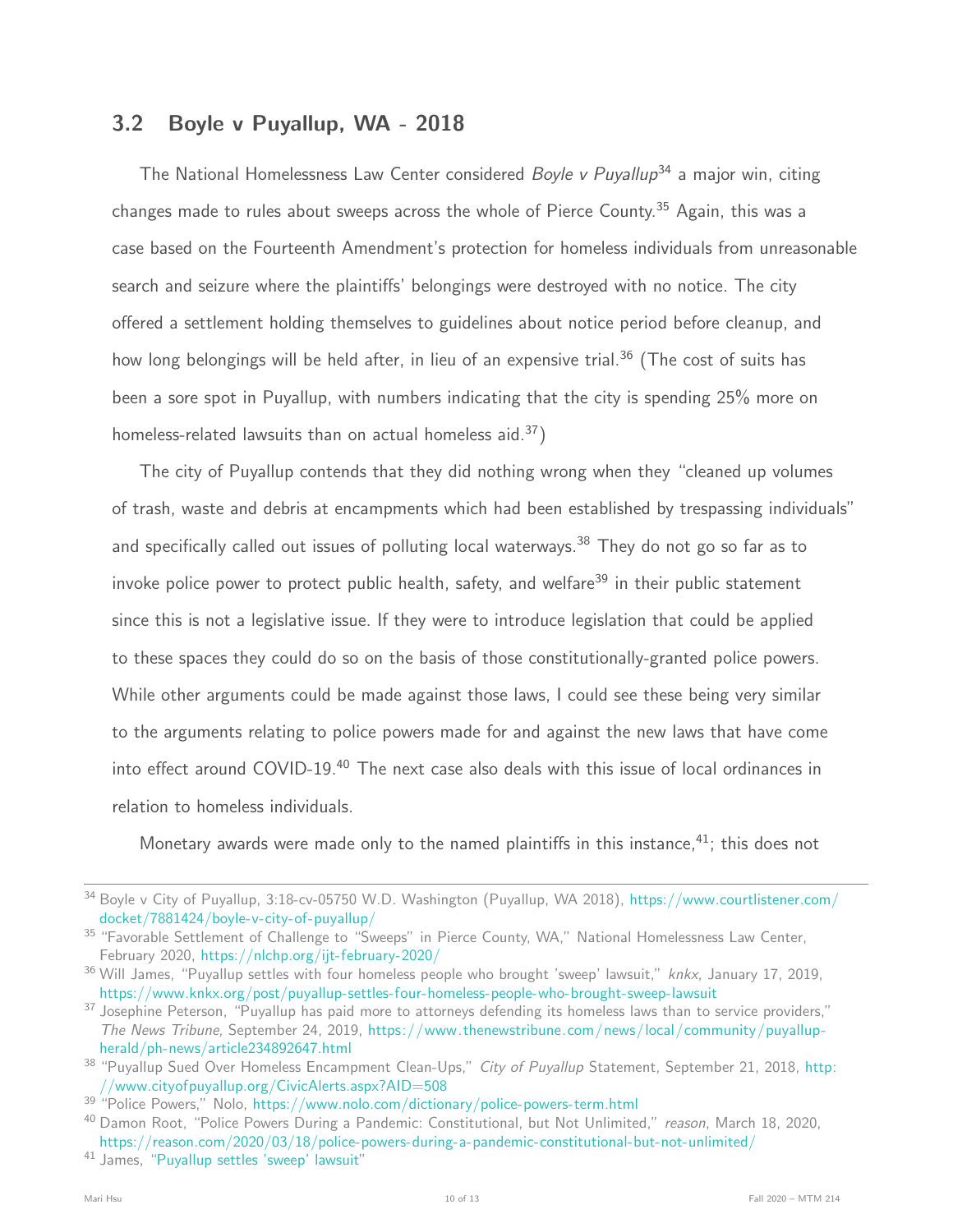appear to have been a class-action suit. It also does not seem to directly benefit any of the local homeless support organizations. In any case, it's another successful example of individuals asserting their rights and the court siding with them.

#### 3.3 Kohr v Houston, TX - 2017

This is the only case I found in which the court ruled against the plaintiffs. The case centers around two new Houston laws - one against camping, and the other against panhandling; as such it also brings in arguments under the First and Eighth Amendments to the US Constitution, in addition to the Fourth and Fourteenth. While it was brought as a class action, some of the specific arguments apply only to named plaintiffs.<sup>42</sup> As mentioned above in *Boyle v Puyallup* I could potentially see an argument here by the city that these laws were made under their police powers, and that this could generate some tension between constitutionally-granted police power and constitutional rights. But in what I was able to find, I do not see evidence that those arguments were made.

The argument for the two additional amendments relate specifically to the new city laws. Plaintiffs, on behalf of the class, argue that it is "cruel and unusual" under the Eighth Amendment to punish people who are "involuntarily in public" for doing what they need to shelter themselves – "By punishing the act of sheltering oneself in public, Houston's camping ban effectively punishes the status of homelessness."<sup>43</sup> The panhandling ban is challenged under the First Amendment's free speech guarantee. This one is claimed by only two of the named plaintiffs, Tammy Kohr and Robert Colton. The First Amendment claim that soliciting as a protected form of speech is the one that seems to be most widely discussed.<sup>44</sup> Houston argued that it was not a ban on speech but instead based on vehicle and pedestrian circulation issues:<sup>45</sup> many of the articles cited

<span id="page-10-0"></span><sup>42</sup> Tammy Kohr; Eugene Stroman; Janelle Gibbs v. City of Houston, TXSD (Houston, TX 2017), https://www. [aclutx.org/sites/default/files/field](https://www.aclutx.org/sites/default/files/field_documents/kohr_v._houston._first_amended_complaint.pdf) documents/kohr v. houston. first amended complaint.pdf

<sup>43</sup> [id.](#page-10-0)

<span id="page-10-1"></span><sup>&</sup>lt;sup>44</sup> Cameron Langford, "Houston Blasted Over Laws Targeting Homeless," Courthouse News Service, May 15, 2017, [https://www.courthousenews.com/houston-blasted-laws-targeting-homeless/;](https://www.courthousenews.com/houston-blasted-laws-targeting-homeless/) Andrew Kragie, "ACLU sues city over panhandling, camping ordinances," Houston Chronicle, May 16, 2017, [https://www.houstonchronicle.com/](https://www.houstonchronicle.com/politics/houston/article/ACLU-sues-city-over-panhandling-camping-11148151.php) [politics/houston/article/ACLU-sues-city-over-panhandling-camping-11148151.php](https://www.houstonchronicle.com/politics/houston/article/ACLU-sues-city-over-panhandling-camping-11148151.php)

<sup>45</sup> City of Houston, Texas, Ordinance No. 2017-256, 40–27 (2017), [https://library.municode.com/TX/Houston/](https://library.municode.com/TX/Houston/ordinances/code_of_ordinances?nodeId=824996) ordinances/code\_of\_[ordinances?nodeId=824996](https://library.municode.com/TX/Houston/ordinances/code_of_ordinances?nodeId=824996)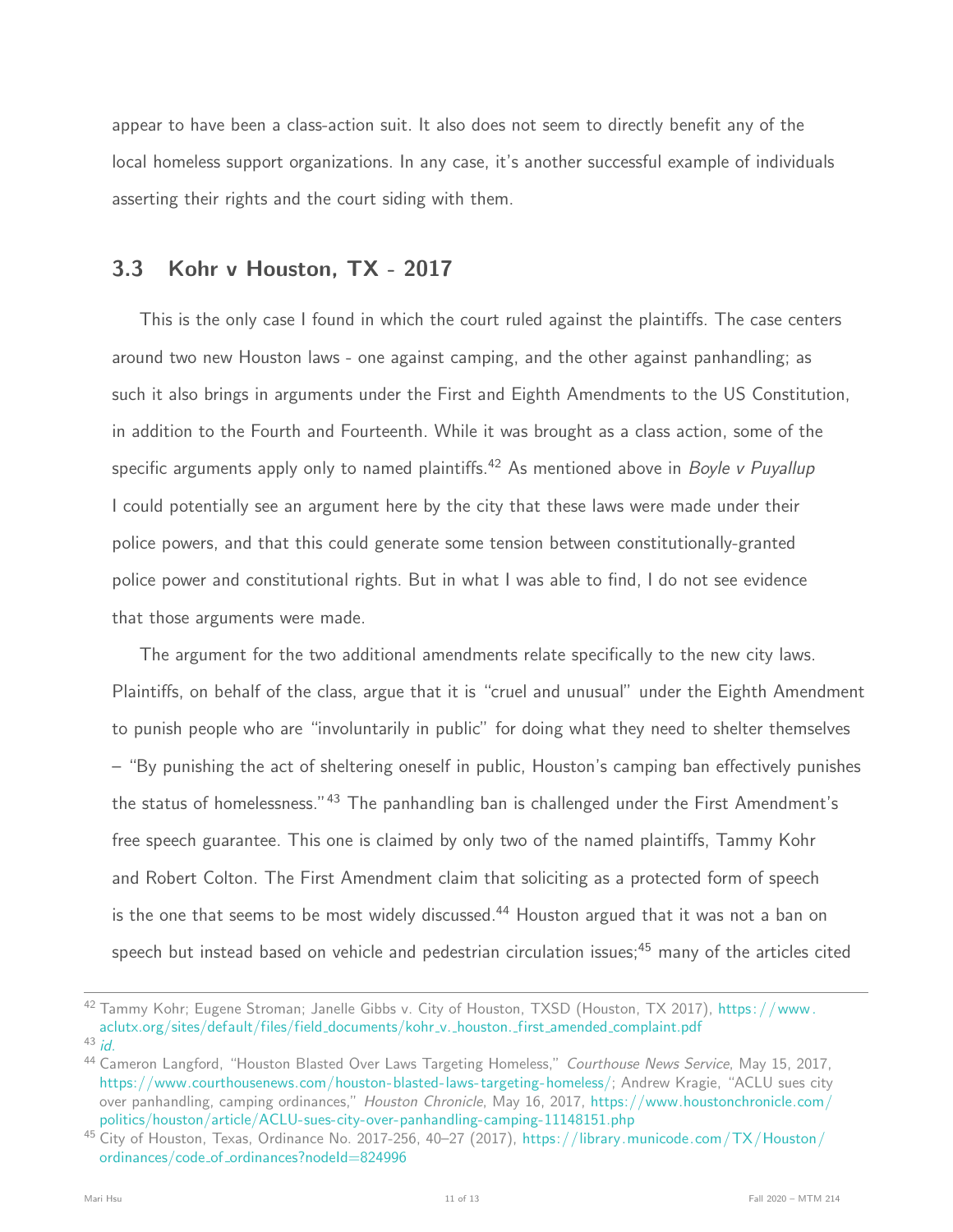above contend that the panhandling ban is specifically targeting individuals in medians or doorways.

The Fourteenth Amendment argument in this case seems to hinge on enforcement of the panhandling ban as not providing equal protection to all citizens. This is also brought individually by only Tammy Kohr and Robert Colton, the same as with the First Amendment argument against the same law. The city argument in favor of the panhandling ban is that individuals block traffic and pedestrian circulation when soliciting, and that the city is enacting this to make sure that everything continues to move smoothly.<sup>46</sup>

Plaintiffs in Kohr v Houston bring up the issue of Houston's "three foot cube" rule for belongings in the context of Fourth Amendment search and seizure violations. If homeless residents are unable to fit their belongings into a space of that size (excluding medical equipment),  $47$ plaintiffs allege that these extra items have been taken and destroyed. Because this will directly impact anyone living on the street, and because similar incidents have happened before, this aspect has been brought on behalf of the class.

Although the plaintiffs were successful in getting a temporary restraining order against the city while the case worked its way through the courts, the order was dissolved by the courts a few months later.<sup>48</sup> In that dissolution decision, the courts also assessed that the plaintiffs had very little "likelihood of success on the merits"<sup>49</sup> - meaning that the court does not feel that the plaintiffs have much of a leg to stand on if this case were to go to trial.<sup>50</sup> Specifically, the court bases most of this decision on the fact that homeless encampments are a public health hazard and that the camping and panhandling bans are an effort to provide individuals with alternatives to such encampments. With these public health concerns in mind, the court found

<sup>&</sup>lt;sup>46</sup> Andrew Kragie, "Houston asks judge to toss ACLU lawsuit over homeless ordinances," Houston Chron, June 30, 2017, [https://www.chron.com/news/houston- texas/houston/article/Houston- homeless- ordinances-ACLU](https://www.chron.com/news/houston-texas/houston/article/Houston-homeless-ordinances-ACLU-lawsuit-ask-11257371.php)[lawsuit-ask-11257371.php](https://www.chron.com/news/houston-texas/houston/article/Houston-homeless-ordinances-ACLU-lawsuit-ask-11257371.php)

<sup>&</sup>lt;sup>47</sup> Langford, ["Houston Blasted Over Laws Targeting Homeless"](#page-10-1)

<sup>48</sup> "Tammy Kohr et al v. City of Houston," ACLU Texas, [https://www.aclutx.org/en/cases/tammy-kohr-et-al-v](https://www.aclutx.org/en/cases/tammy-kohr-et-al-v-city-houston)[city-houston](https://www.aclutx.org/en/cases/tammy-kohr-et-al-v-city-houston)

<sup>&</sup>lt;sup>49</sup> Mike Dorf, "How to Think About Likelihood of Success on the Merits: Further Reflections on the Little Sisters and the Utah SSM Cases," USLegal, January 6, 2014, [http://www.dorfonlaw.org/2014/01/how-to-think-about](http://www.dorfonlaw.org/2014/01/how-to-think-about-likelihood-of.html)[likelihood-of.html](http://www.dorfonlaw.org/2014/01/how-to-think-about-likelihood-of.html)

<span id="page-11-0"></span><sup>&</sup>lt;sup>50</sup> Tammy Kohr; Eugene Stroman; Janelle Gibbs v. City of Houston, 4:17-cv-01473, 11 (United States District Court, Southern District of Texas, Houston Division 2017), [https:/ /www.aclutx. org / sites /default/ files /12.](https://www.aclutx.org/sites/default/files/12.28.17_opinon_and_order._kohr.pdf) 28.17\_opinon\_and\_order.\_[kohr.pdf](https://www.aclutx.org/sites/default/files/12.28.17_opinon_and_order._kohr.pdf)